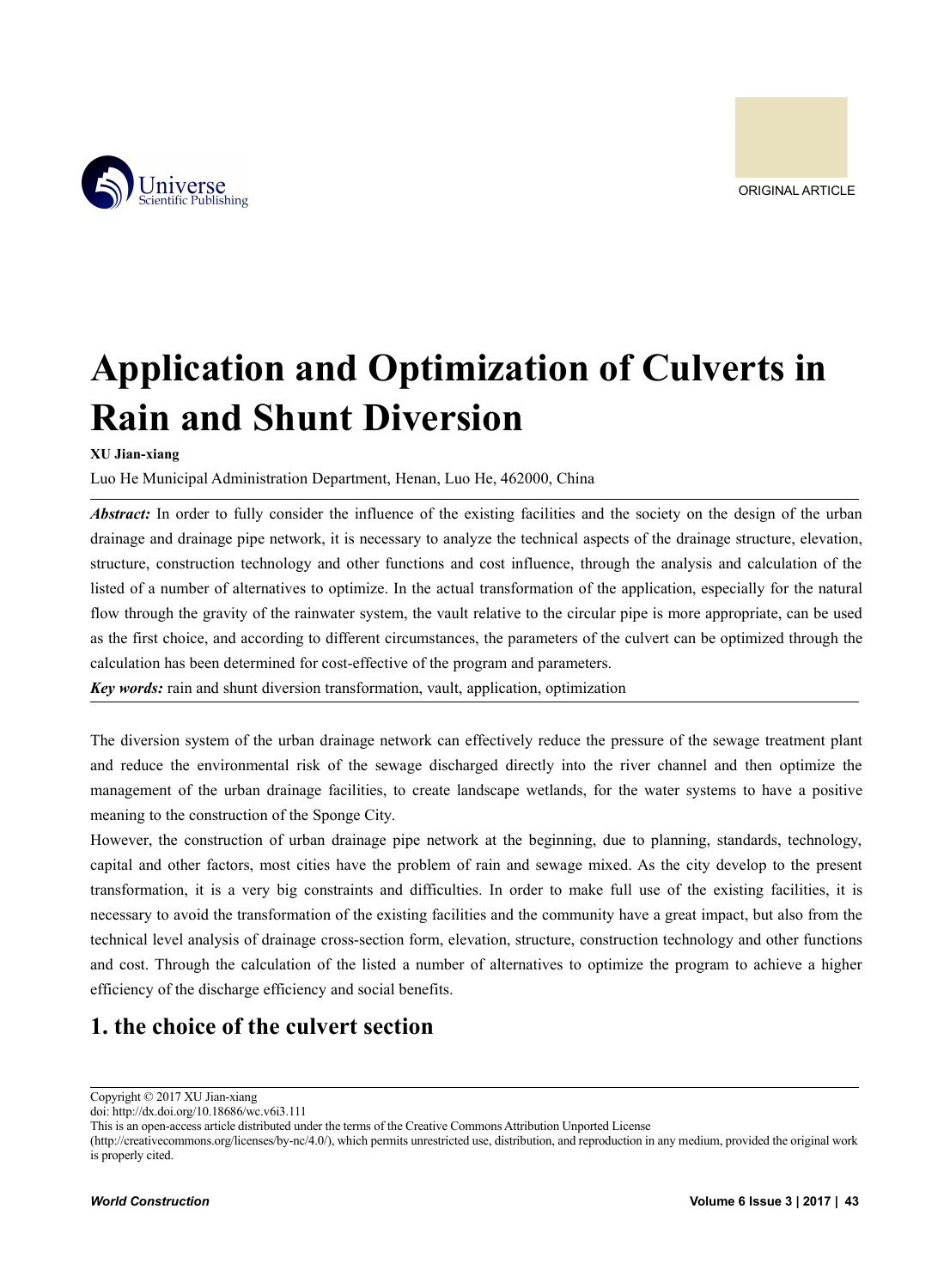Take the pipeline as an example, according to the flow formula:  $Q = AV$ Q is the flow, A is the cross-sectional area, and V is the flow rate The relationship between flow rate, flow and pressure in pipelines Flow rate:  $V = C\sqrt{(RJ)} = C\sqrt{[PR/(OgL)]}$ 

Flow :  $Q = CA\sqrt{(RJ)} = \sqrt{[P/(\rho gSL)]}$ 

Where : C - Pipeline Xie Cai coefficient;

- L Length of pipe;
- P The pressure difference between the ends of the pipe;
- R Hydraulic radius of pipe:
- Ρ Liquid density;
- G Gravity force plus acceleration;
- S The friction of the pipe.

From the formula can be seen, the flow and the flow rate increases with the increase in pressure, for the time being regardless ofthe design specifications on the flow rate limit, and water pressure increases with the increase in flow rate of the impact of increased. In practice, in order to achieve the same flow and flow rate in the same circumstances, it is necessary to raise the bottom elevation of the initial section in the design of rainwater pipelines, especially in the case of rainwater pipelines, especially those which rely mainly on gravity as natural flow. But because the rainwater pipes are mostly under the road, in order to ensure that the pressure to withstand the vehicle, which is subject to the depth of the pipeline casing constraints, so the choice of the culvert becomes inevitable, regardless of whether the use of cover drainage or box culvert, generally only need to ensure that the pavement structure is thick, and guarantee for a better bearing capacity.

Although the hydraulic calculation of the culverts is different from that of the circular pipe, the flow and the flow rate increase with the increase of the pressure difference.

# **2. the optimization of the culvert section**

The form of the cross-section of the culverts can be trapezoidal or rectangular, depending on the circumstances. In fact, when the transformation is made, the original road is broken and the trapezoidal section is used, and the excavation section is fully utilized to achieve the maximum cross-sectional area. Considering the construction and quality assurance factors, the trapezoidal section cost is relatively higher.



 $S = (B + B_1) * h / 2$  B<sub>1</sub> upper width, B bottom width, h depth of the culverts  $B_1 = B + 2hm$  m is the groove grading factor, and S is the sectional area  $S = (B + B_1) * h / 2 = (2B + 2hm) * h / 2 = B h + mh^2$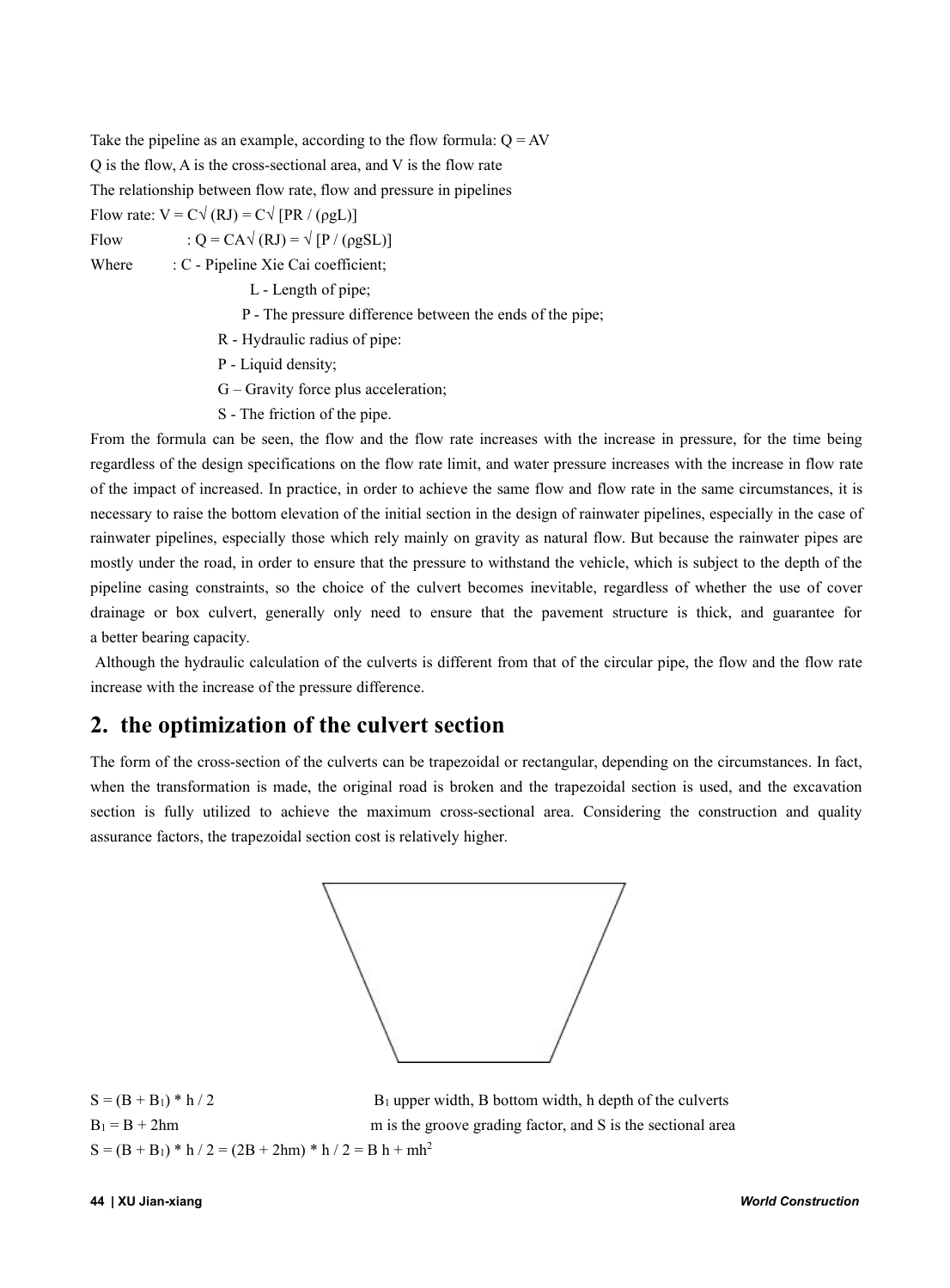## $B = (S-mh<sup>2</sup>) / h$

### (1)

The cross-sectional area of the culverts is determined according to the flow. After determining the area, the area is known as the fixed value, and the maximum depth of the depth of the culvert(combined with the thickness of the pavement structure) is limited by the elevation. The slope coefficient, m can be determined according to the condition of the original structural data of the site. After the determination, the value of B can be determined by calculation according to the established constant and the above formula, and then can determine B1. In order to better verify the value of B and h under what circumstances the largest cross-sectional area, or in the cross-sectional area is the flow of the case to determine the circumference of the circumference of the smallest, so not only the impact of the destruction of the road the smallest and most economical. We can get by formula:

Circumference:  $W = B + B_1 + 2\sqrt{(h^2m^2 + h^2)} = 2B + 2hm + 2\sqrt{(m^2h^2 + h^2)}$  $W = 2B + 2h \left[ \sqrt{ (m^2 + 1) + m } \right]$ Substitute (1)  $W = 2S / h + 2 h \sqrt{(m^2 + 1)}$ (2)

W is a hyperbolic function of h, such as the equation  $y = f(x) = ax + b / x$  (a, b> 0) is a hyperbolic function, often called the hook function.



Can be a variety of ways to find the most value,  $x > 0$  f (x) have the minimum:  $f \text{[min]} = f(\sqrt{(b/a)}) = 2\sqrt{(ab)}$  $W_{min} = 4\sqrt{S}\sqrt{(m^2+1)}$ (3) Let S = 1,  $\sqrt{\sqrt{m^2+1}}$  = constant n, substitute (2)  $n^2h^2-2nh + 1 = 0$ Solution equation: h =  $1/n = 1/\sqrt{\sqrt{m^2+1}}$ 

$$
(4)
$$